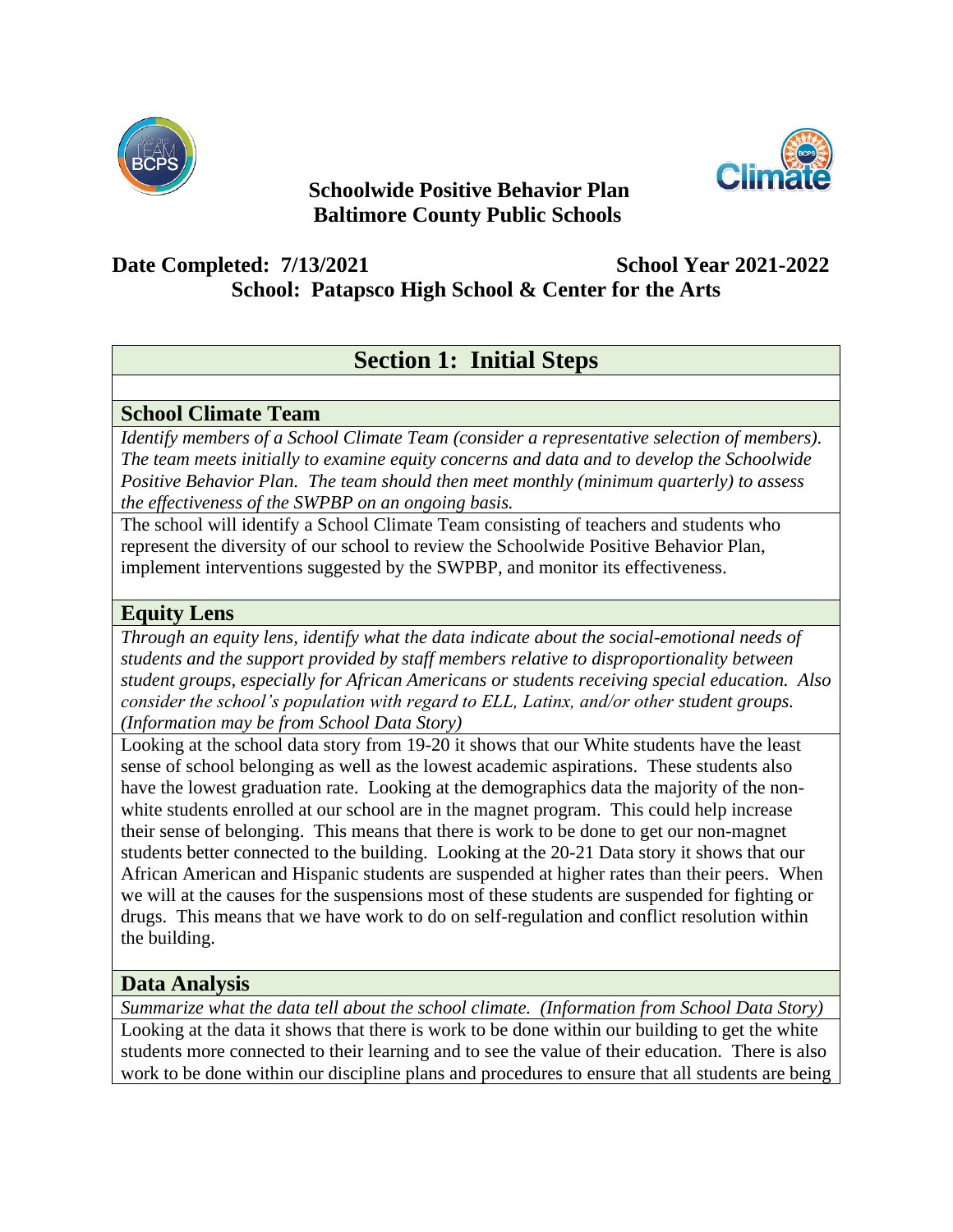treated equally and to ensure that we are giving students the tools to avoid conflict that often leads to suspendable actions.

### **Climate Goals**

*Identify the school's goals in improving the social-emotional climate of the building. (Information from School Progress Plan)*

Increase the Belonging score on the Stakeholder Survey from 49.62% to 70%.

# **Section 2: Developing and Teaching Expectations**

### **Expectations Defined**

*Identify a School Code of Conduct with 3-5 positively stated school expectations. Develop a way to communicate the identified rules, based on the schoolwide expectations, for specific settings within the school building. Expectations should be clearly stated, communicated, taught, and frequently referenced.* 

The school has a Moto that states: Work Hard, Be Nice. The School Climate Team will work on developing what these expectations look like in various parts of the building so that students know what adults expect.

## **Classroom Plan for Teaching and Reinforcing Expectations, Routines, and Procedures**

*Teachers develop visuals to communicate culturally relevant classroom expectations, routines, and procedures based upon the schoolwide expectations. Educators explicitly teach expectations, routines, and procedures. The school staff recognize and reinforce expected and positive behavior. Teachers identify encouraging procedures and corrective procedures for their classrooms.* 

Teachers will be encouraged to develop culturally relevant expectations for their classrooms, routines, and procedures based on the schoolwide expectations. They will be encouraged to teach these expectations, routines, and procedures. Teachers will be encouraged to recognize and reinforce expected behavior through behavior specific praise and/or physical reinforcers. Additionally, teachers will be encouraged to develop their procedures for encouraging expected behavior as well as to develop their corrective procedures should students need more guidance**.**

## **Family/Community Engagement**

*Identify how the Schoolwide Positive Behavior Plan, the schoolwide expectations, and/or interventions will be communicated and shared with families. Consider how to include family and student voice in the initial plan and in evaluating the plan throughout the year.* 

The Schoolwide Moto is embedded into everything we do and every communication that is sent to families. We do lessons with students on what it means to work hard and be nice. These resources are shared with parents via our weekly newsletters. The moto is also present on our website and signage throughout the building.

# **Section 3: Developing Interventions and Supporting Students**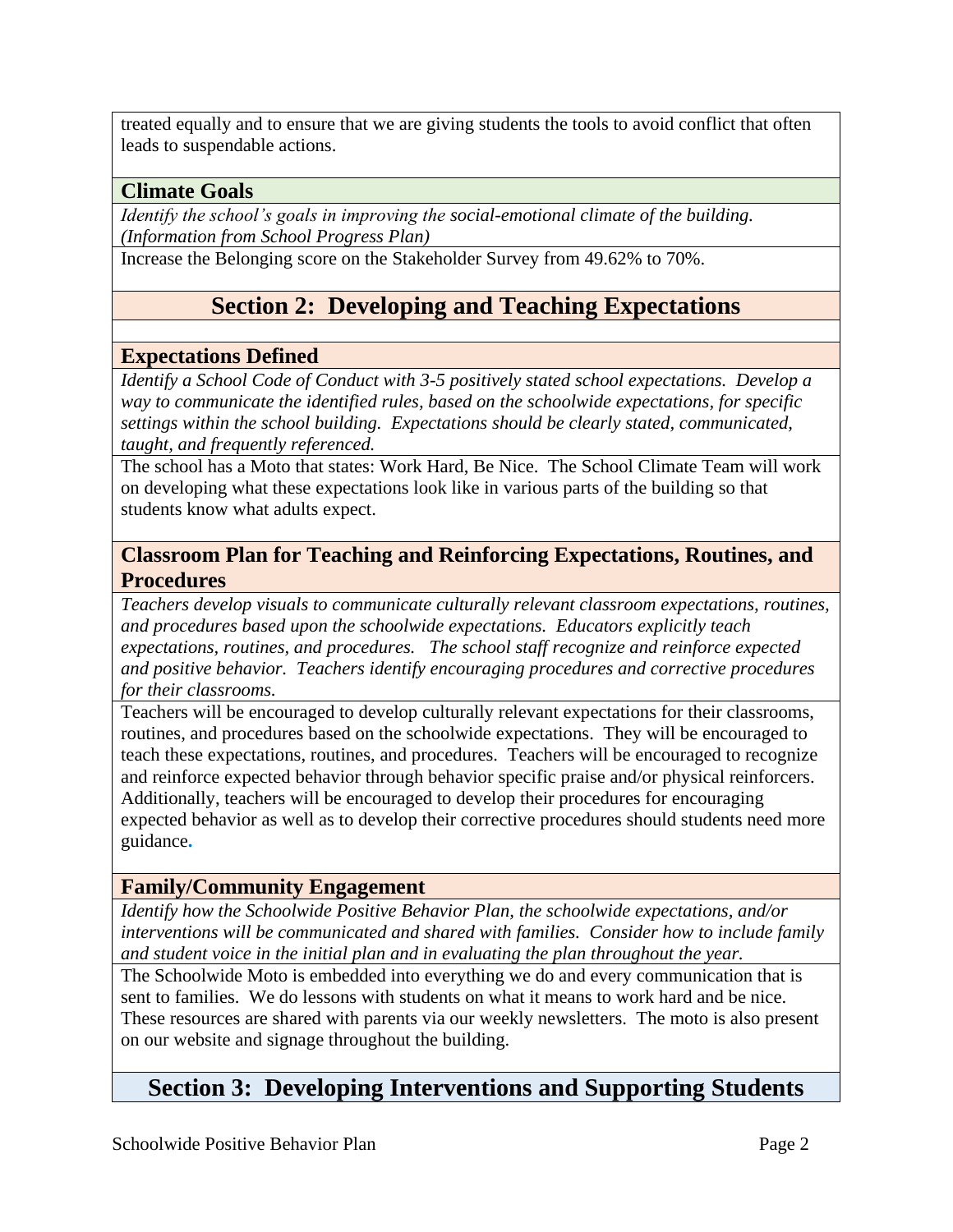## **Resource Mapping of MTSS**

*Identify the evidence-based practices and interventions offered at Tier 1, Tier 2, and Tier 3 to support all students. Consider what culturally responsive interventions the school requires to meet the specific needs of the students.* 

The school has not completed the Resource Mapping yet but the School Climate Team will be doing that this year in order to assess what is in place and what might be needed to support our students.

## **Social-Emotional Learning**

*Identify the specific evidence-based social-emotional learning skill development practices the school will implement during the school year. Consider the importance of trauma-informed care, mental health awareness, level of students' coping skills, etc. Determine how the socialemotional learning and the SEL competencies will be integrated into the school's programming. Consider the need for any training the staff members may require.*

All students have an advisory period each day. During this time the teachers do the daily check in with students. There are also researched based lessons presented in advisory that align with the SEL 3 Signature Practices to build SEL skills amongst students. We are also in the process of developing ways to recognize students who are meeting expectations.

### **Character Education**

*Determine how specific evidence-based character education learning will be infused into the school's programming to promote positive behavior and ethical decision-making. Character education will be culturally responsive and co-created with diverse stakeholders. Consider the need for any training the staff members may require.* 

Students receive character education as part of the work done in advisory.

## **Professional Development for Staff**

*Identify the professional development that will be offered to staff members throughout the year in order to support their knowledge, skill development, and implementation of the interventions selected, the character education learning, and social-emotional learning practices. Specify the schedule for professional development and how to obtain teacher feedback during the year to address their concerns and areas in which they want/need more information. (Information from School Progress Plan.)*

Teachers will be completing a book study this year on Cultivating Genius by Dr. Gholdy Muhammad as part of the PD plan. This work will help teachers as we work to support our more marginalized students.

# **Section 4: Supporting and Responding to Student Behavior**

### **Recognitions/Incentives**

*Identify a variety of positive consequences, acknowledgements, recognitions, and/or incentives that are linked to the behavioral expectations and rules. Develop a system for implementing the positive acknowledgements consistently in school settings. Consider how to monitor who*